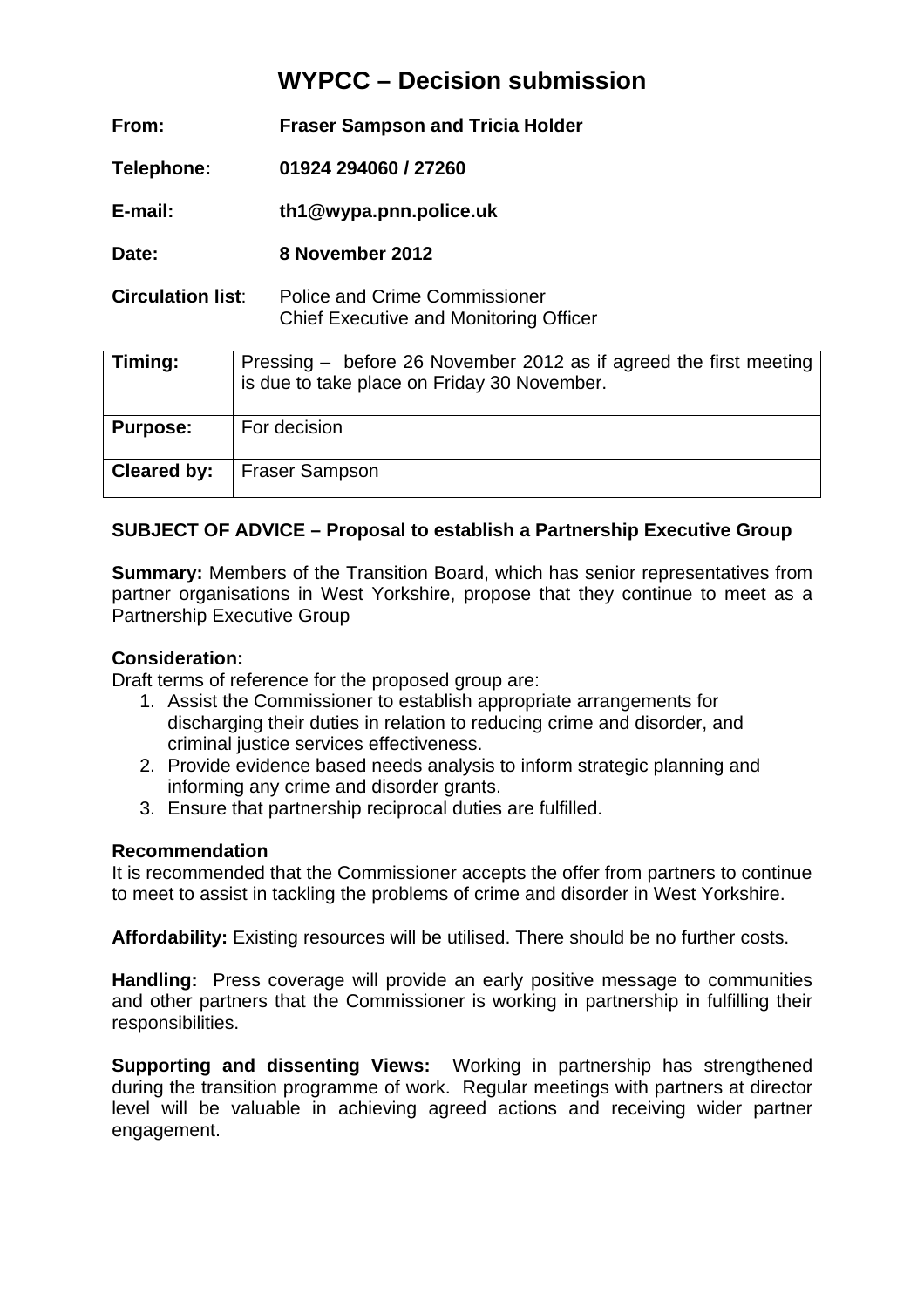## **Proposal to establish a Partnership Executive Group.**

A Transition Board was formed to provide advice and steer to members and officers of the Police Authority during the transition programme of work.

## **1.0 The Transition Board consisted of the following members**:

Members of the Authority Cllr Les Carter (Chair) Ann Liston Kiran Bali Steven Rollinson Trevor Lake (Vice Chair)

Partners representatives:

Martin Goldman, Chief Crown Prosecutor for Yorkshire and the Humber, Crown Prosecution Service Paul Cartwright, Local Government Yorkshire and the Humber Joanne Roney, Chief Executive Wakefield MDC – on behalf of all five local authorities Bernadette Livesey, Chief Legal Officer, Wakefield MDC Sue Hall, Chief Executive, West Yorkshire Probation Samantha Wilkinson, Association of West Yorkshire Authorities – on behalf of the Police and Crime Panel Andrew Furber, Director of Public Health, Wakefield on behalf of all five PCTs David Smith, Voluntary Action Leeds / Safer Future Communities Project on behalf of third sector organisations

Officers of the Police Authority

Fraser Sampson Judith Heeley Neil Rickwood Tricia Holder Karen Grey Elaine Shinkfield Clair Hedges

Force representatives Chief Constable Deputy Chief Constable Jeff Bridgeman

Union representative were invited guests.

## **2.0 Proposal to the Police and Crime Commissioner**

At their meeting held on 25 September 2012 members of the Transition Board expressed a wish to propose that the group continues to meet, with the acknowledgement that current members of the Police Authority will no longer be involved.